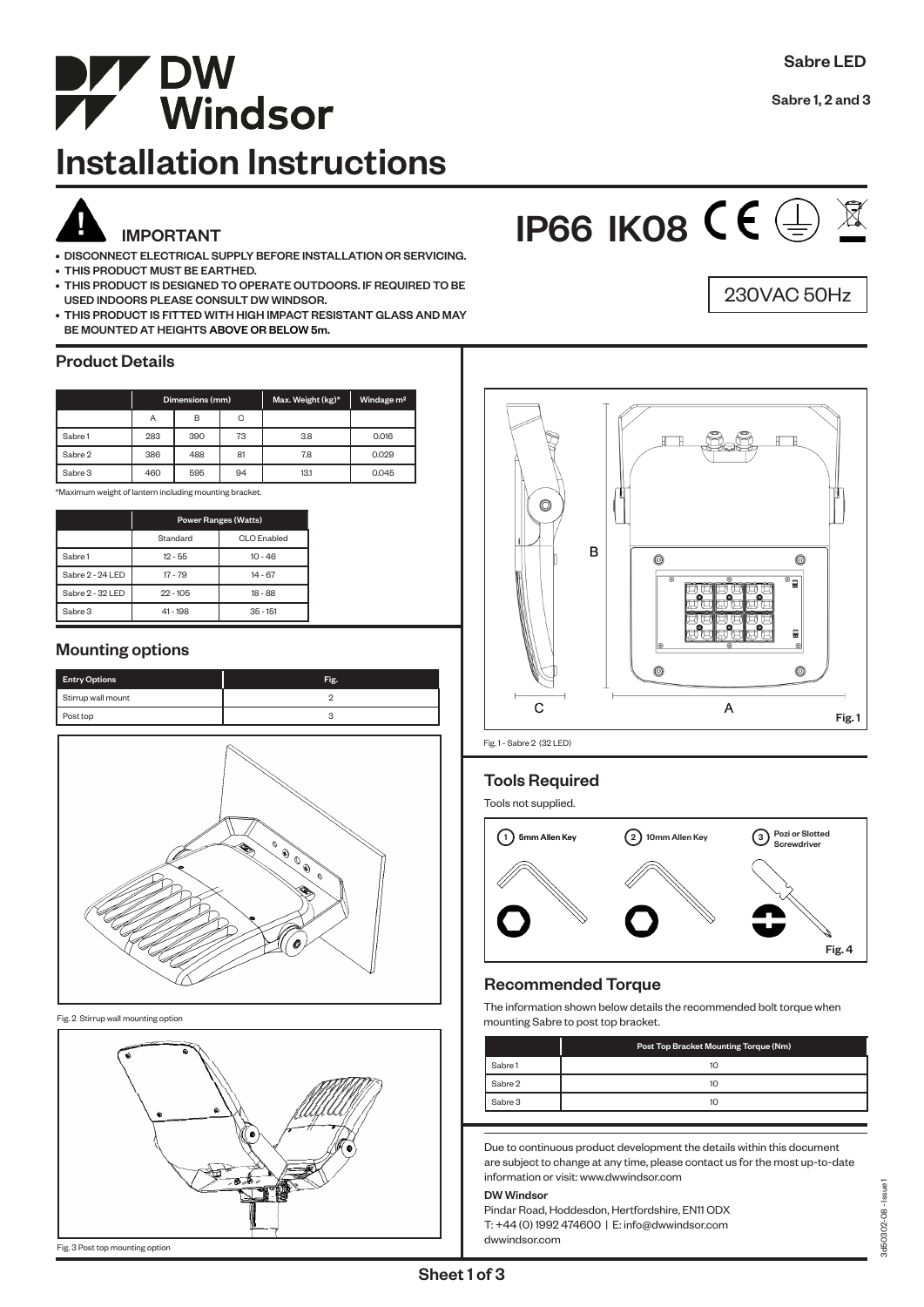# **DW<br>Windsor**

## Sabre Installation Steps | Stirrup Bracket Mounting

#### Step 1

Turn off mains power. Loosen and remove M10 Allen bolts and remove the stirrup bracket from the main body.



#### Step 3

Reattach main floodlight body to the newly mounted stirrup. Adjust to the desired angle then fully tighten M10 Allen bolts to fix in place. Unscrew M5 Allen bolts on the top of the light to open the gear compartment lid.



## Step 5

Tighten cable gland around power cable. Close the gear compartment and re-tighten the M5 bolts ensuring they are fully tightened to maintain water ingress rating.



## Step 2

Position the stirrup bracket on the wall, use the existing holes in the stirrup bracket as guides, drill holes and insert anchors. Tighten screws into anchor points to fix stirrup securely to wall.



## Step 4

Loosen cable gland and feed power cable through into the gear compartment. Insert the live, neutral and ground wires in their respective ports on the terminal block, tighten terminal block screws fully.



## Step 6

Once cable routing has been completed and checked mains power can be restored. For products with CMS expect a slight delay on initial power up.



## NOTE!

LEDs contained within this luminaire shall only be replaced by the manufacturer, their service agent or similar qualified person.



#### DW Windsor

Sheet 2 of 3

Pindar Road, Hoddesdon, Hertfordshire, EN11 ODX T: +44 (0) 1992 474600 | E: info@dwwindsor.com dwwindsor.com